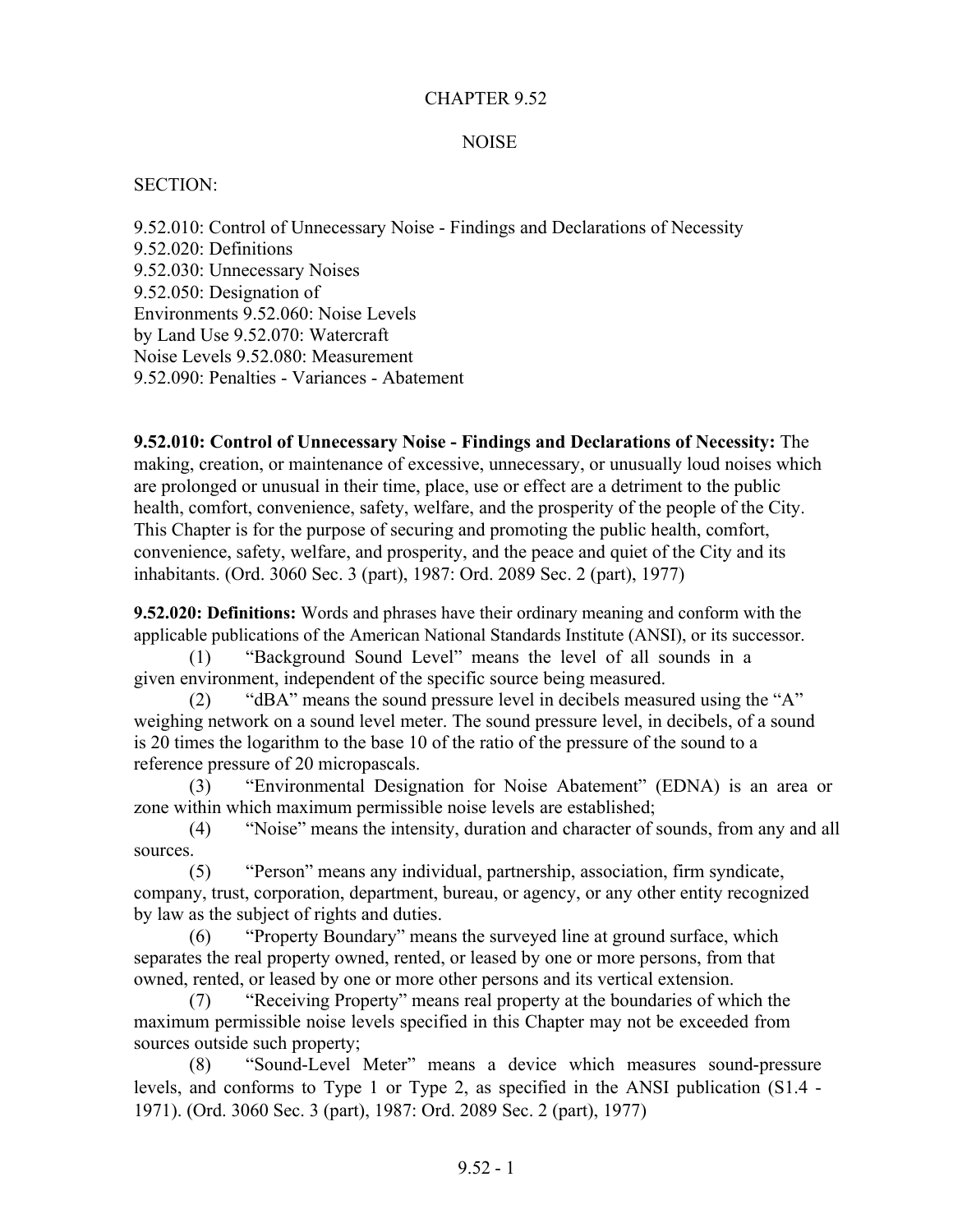**9.52.030: Unnecessary Noises:** Every person who shall make, continue, or cause to be made or continued, any unnecessary or unusual noise between the hours of 6:00 a.m. and 8:00 p.m. which either unreasonably annoys, injures, or endangers the comfort, repose, health or safety of others; and every person who shall, between the hours of 8:00 p.m. and 6:00 a.m. make or continue, or cause to be made or continued whether in the operation of any machine, or the exercise of any trade or calling, or otherwise any noise which either unreasonably annoys, injures or endangers the comfort, repose, health or safety of others, unless the making or continuing of the same be necessary to the protection or preservation of property, or of the health, safety, life or limb of some person, creates a nuisance and shall be guilty of a misdemeanor. (Ord. 5123 Sec. 1, 2006: Ord. 3060 Sec. 3 (part), 1987: Ord. 2385 Sec. 10, 1979)

## **9.52.050: Designation of Environments:**

(1) Environmental Designations for Noise Abatement. Environmental designations for noise abatement (EDNA) are declared as follows:

- (a) Class A EDNA Class A EDNA standards shall apply to all lands with the following zoning classifications:
	- (i) RS Residential Suburban;
	- (ii) RL Residential Low Density;
	- (iii) RM Residential Medium Density;
	- (iv) RH Residential High Density;
	- (v) RMH Residential Mobile Home;
	- (vi) RTP Residential Mobile Home/Trailer Park;
	- (vii) PF Public Facility;
	- (viii) OS Open Space.
- (b) Class B EDNA Class B EDNA standards shall apply to all lands with the following zoning classifications:
	- (i) CN Commercial Neighborhood,
	- (ii) CC Commercial Community,
	- (iii) CR Commercial Regional,
	- (iv) CG Commercial General,
	- (v) CM Commercial Marina,
	- (vi) CO Commercial Office,
	- (vii) PF Public Facility;
- (c) Class C EDNA Class C EDNA standards shall apply to all lands with the following zoning classifications;
	- (i) IP Industrial Park,
	- (ii) IL Industrial Light,
	- (iii) IH Industrial Heavy,
	- (iv) A Agricultural,
	- (v) PF Public Facility.
- (d) Public Facility zones shall be classed in accord with the activities conducted thereon. E.g. Schools or parks Class A, City Hall Class B, Sewer Plant Class C. (Ord. 3060 Sec. 3 (part), 1987: Ord. 2089 Sec. 2 (part), 1977)

## **9.52.060: Noise Levels by Land Use:**

(1) Maximum Permissible Environmental Noise Level. No person may cause or permit noise to intrude into the property of another which exceeds the maximum permissible noise level set forth in this Section. The point of measurement is the property boundary of the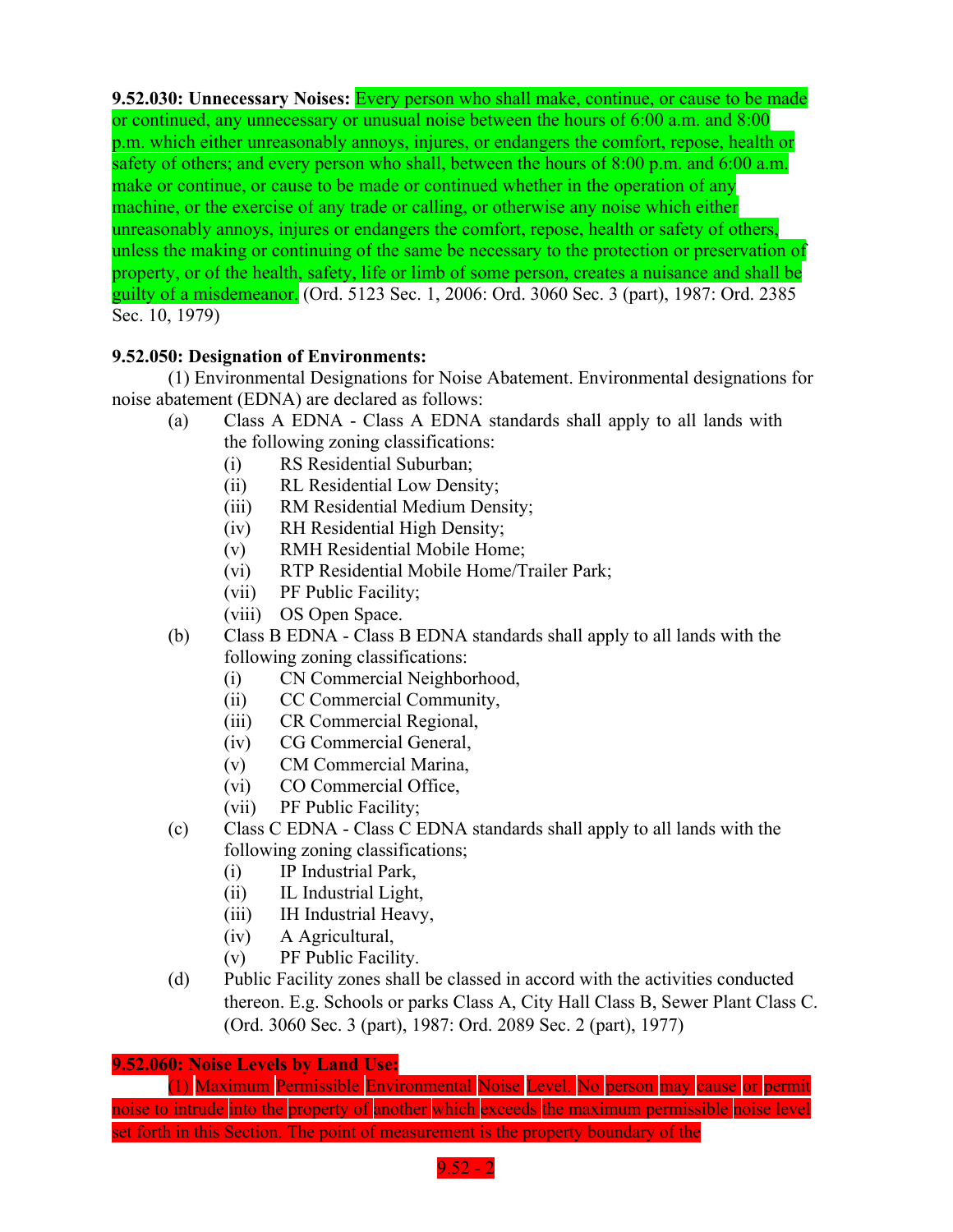# receiving property, or anywhere within. The noise limitations established are as set forth in the following table, after any applicable adjustments provided for in this Section are applied:

| Table I<br><b>Maximum Permissible Environmental Noise Levels</b> |                |                                   |                |
|------------------------------------------------------------------|----------------|-----------------------------------|----------------|
| <b>EDNA</b> of Noise<br><b>Source</b>                            |                | <b>EDNA of Receiving Property</b> |                |
|                                                                  | <b>Class A</b> | <b>Class B</b>                    | <b>Class C</b> |
| <b>Class A</b>                                                   | 55 dBA         | 57 dBA                            | $60$ dBA       |
| <b>Class B</b>                                                   | 57 dBA         | $60$ dBA                          | 65 dBA         |
| <b>Class C</b>                                                   | $60$ dBA       | 65 dBA                            | 70 dBA         |
|                                                                  |                |                                   |                |

|                       | (2) Deviations. The following deviations from the maximum noise levels are          |
|-----------------------|-------------------------------------------------------------------------------------|
| permitted:            |                                                                                     |
| (a)                   | Between the hours of 8:00 p.m. and 6:00 a.m., the noise limitations of the          |
|                       | foregoing table shall be reduced by 10 dBA for receiving property within            |
|                       | Class A EDNA's;                                                                     |
| (b)                   | At any hour of the day or night, the applicable noise limitations in Table 1, and   |
|                       | the nighttime restrictions in this subsection, may be exceeded for any receiving    |
|                       | property by no more than;                                                           |
|                       | 5 dBA for a total of 15 minutes in any one-hour period; or<br>$\ddot{1}$            |
|                       | 10 dBA for a total of five minutes in any one-hour period; or<br>(ii)               |
|                       | (iii) 15 dBA for a total of one and one-half minutes in any one-hour period.        |
| (3)                   | Daytime Exemption. The following shall be exempt from the provisions of             |
| subsection $(1)$      | above between the hours of 6:00 a.m. and 8:00 p.m.:                                 |
| (a)                   | Sounds originating from residential property relating to temporary projects for     |
|                       | the maintenance or repair of homes, grounds and appurtenances;                      |
| (b)                   | Sounds created by the discharge of firearms on authorized shooting ranges;          |
| (c)                   | Sounds created by blasting;                                                         |
| (d)                   | Sounds created by aircraft engine testing and maintenance not related to flight     |
|                       | operations: Provided, that aircraft testing and maintenance shall be conducted      |
|                       | at remote sites whenever possible;                                                  |
| (e)                   | Sounds created by the installation or repair of essential utility services.         |
| (4)                   | Nighttime Exemption. The following shall be exempt from the provisions of           |
| subsection $(2)(a)$ : |                                                                                     |
| (a)                   | Noise from electrical substations and existing stationary equipment used in the     |
|                       | conveyance of water by a utility.                                                   |
| (b)                   | Noise from existing industrial installations which exceed the standard contained in |
|                       | these regulations and which, over the previous three years, have consistently       |
|                       | operated in excess of 15 hours per day as a consequence of process                  |
|                       | necessity or demonstrated routine normal operation.                                 |
|                       | (5) Other Exemptions. The following shall be exempt from all provisions of          |
| Section $(1)$ :       |                                                                                     |
| (a)                   | Sounds created by motor vehicles, when regulated by Section 11.36.120;              |
|                       |                                                                                     |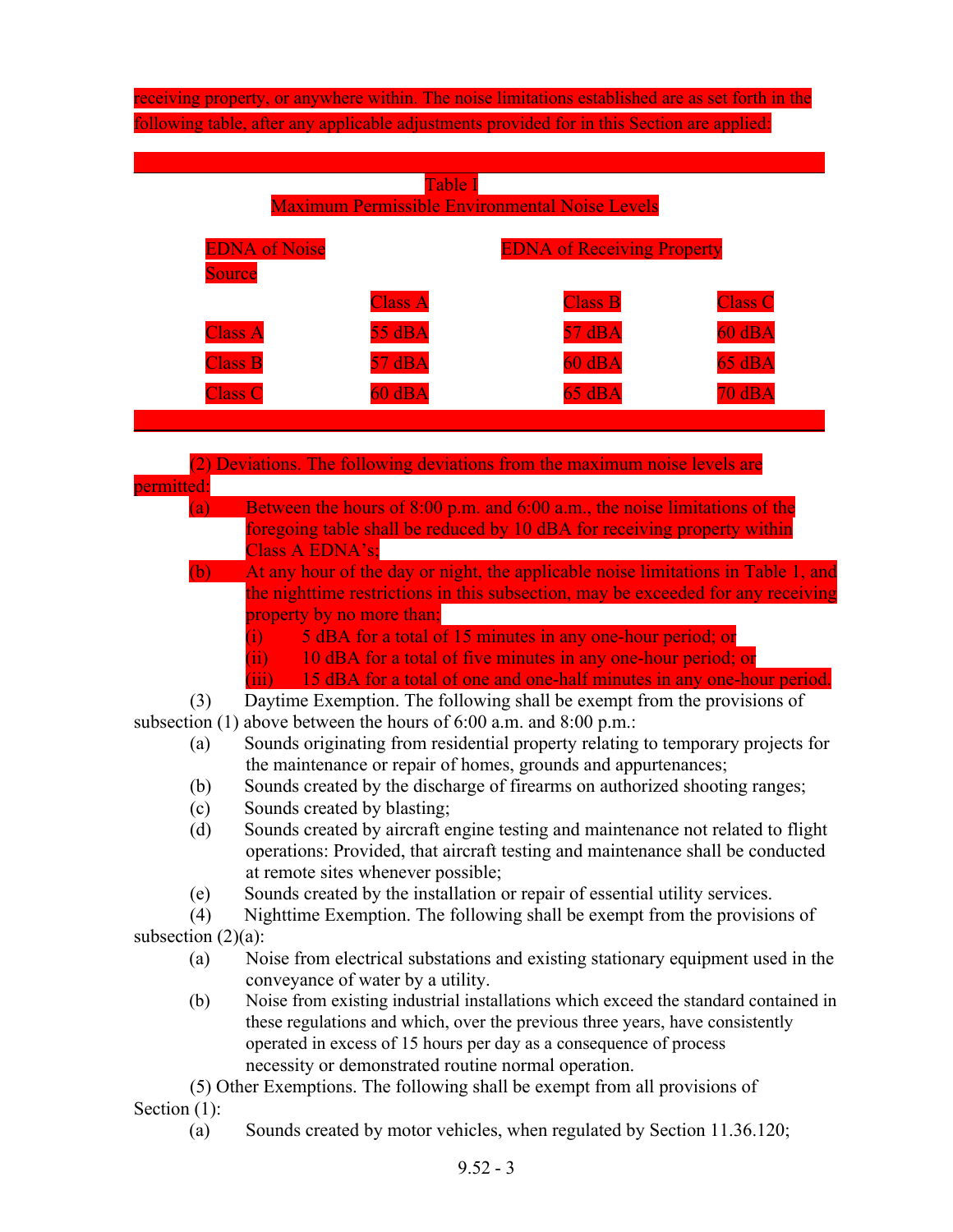- (b) Sounds originating from aircraft in flight, and sounds that originate at airports which are directly related to flight operations;
- (c) Sounds created by surface carriers engaged in interstate commerce by railroad;
- (d) Sounds created by warning devices not operating continuously for more than five minutes, or bells, chimes, and carillons;
- (e) Sounds created by safety and protective devices, where noise suppression would defeat the intent of the device, or is not economically feasible;
- (f) Sounds created by emergency equipment and work necessary in the interests of law enforcement, or for the health, safety, or welfare of the community;
- (g) Sounds originating from parades, races, sporting activities and similar public events;
- (h) Sounds from existing refrigeration equipment for the preservation of retail food goods;
- (i) Sounds created by watercraft regulated by Section 9.52.070;
- (j) Sounds caused by natural phenomena and unamplified human voices;
- (k) Sounds caused by motor vehicles, licensed or unlicensed, when operated off public highways, except when such sounds are received in class A EDNA's;
- (l) Sounds created by activities licensed under Chapter 6.47 of the Kennewick Municipal Code so long as operated in accord with any license issued thereunder;
- (m) Sounds created by activities conducted in City of Kennewick Parks pursuant to an Event Agreement so long as operated in accord with conditions of the Event Agreement.

(6) Portable Audio Equipment. No person may make or cause to be made any sound from portable audio equipment such as tape players, radios, and compact disc players, that is audible more than 50 feet from the source of the sound or audible upon property of another.

(7) Audio Systems. No person shall operate any audio equipment in such a fashion as to be audible more than 50 feet outside the boundaries of his property, nor in such a fashion that to make any sound audible off his property at a frequency below 138 Hz or that is otherwise amplified by a subwoofer. This subsection does not apply to activities licensed under Chapter 6.47 of the Kennewick Municipal Code so long as operated in accord with any permit issued thereunder. (Ord. 5561 Sec. 1, 2014: Ord. 5337 Sec. 1, 2011: Ord. 3755 Sec. 1, 1997: Ord. 3690 Sec. 2, 1996: Ord. 3185 Sec. 2, 1989: Ord. 3060 Sec. 3 (part), 1987: Ord. 2089 Sec. 2 (part), 1977)

## **9.52.070: Watercraft Noise Levels:**

(1) Any watercraft operated on the waters of Washington State shall be equipped with a muffler which shall be maintained in proper working condition. Any of the following defects in the muffling system shall constitute a violation of this regulation:

- (a) The absence of a muffler;
- (b) The presence of a muffler cut-out, bypass, or similar device which is not standard or normal equipment for the exhaust system being inspected;
- (c) Defects in the exhaust system including, but not limited to, pinched outlets, holes, or rusted-through areas of the muffler or pipes;
- (d) The presence of equipment which will produce excessive or unusual noise from the exhaust system.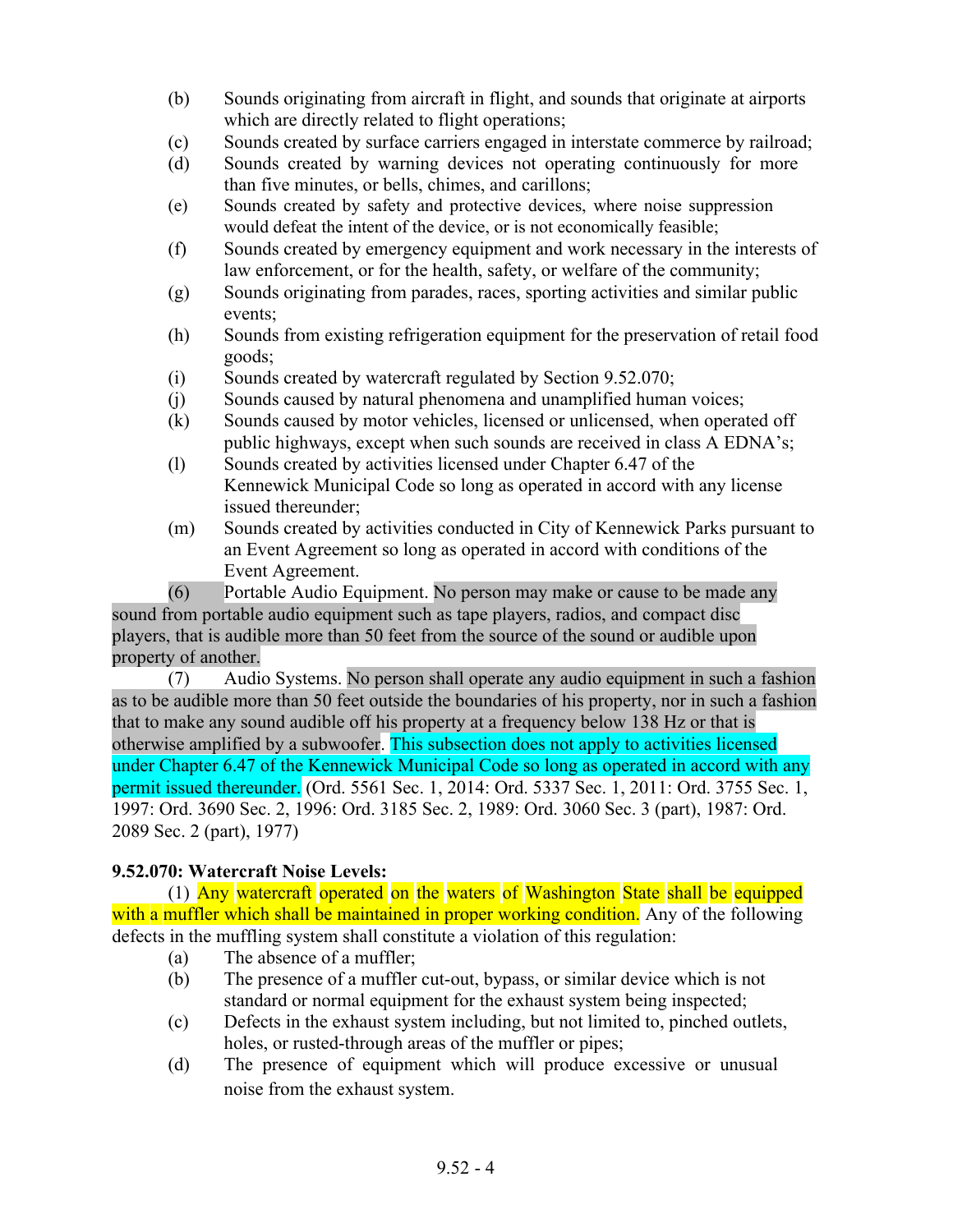(2) No person shall operate any watercraft on the waters of Washington State in such a manner as to exceed the following maximum noise limits when measured at the shoreline or anywhere within a receiving property:

- (a) At any hour of the day or night, the limit for any receiving property shall be 74 dBA;
- (b) Between sunset and sunrise, the limit for a Class A EDNA receiving property shall be 64 dBA.

(3) Any watercraft operated on the waters of Washington State shall not exceed the following maximum noise limits when measured at a distance of not less than 50 feet from the closest point of the watercraft's hull according to procedures established in WAC 173-58- 090, "watercraft sound level measurement procedure."

- (a) For watercraft and engines manufactured before January 1, 1980, a noise level of 84 dBA.
- (b) For watercraft and engines manufactured after January 1, 1980, a noise level of 82 dBA.
- (c) For watercraft and engines manufactured after January 1, 1984, a noise level of 80 dBA.

(4) Any watercraft operated on the waters of Washington State shall not exceed the following maximum noise limits when measured at a distance of 20 inches (0.5 meter) from the exhaust outlet according to procedures established in WAC 173-58-080, "close proximity exhaust system sound level measurement procedure." These standards shall not apply to exhaust systems which utilize the introduction of water to the exhaust gas flow, or systems which exhaust the gas directly into water.

- (a) For watercraft and engines manufactured before January 1, 1980, a noise level of 98 dBA.
- (b) For watercraft and engines manufactured after January 1, 1980, a noise level of 96 dBA.
- (c) For watercraft and engines manufactured after January 1, 1984, a noise level of 94 dBA.

(5) No person shall sell or offer for sale a new watercraft which exceeds the following maximum noise limits when measured according to the procedures of the society of automotive engineer's recommended practice SAE-J34.

- (a) For watercraft and engines manufactured after January 1, 1980, a noise level of 82 dBA.
- (b) For watercraft and engines manufactured after January 1, 1984, a noise level of 80 dBA.
- (6) Exemptions.
- (a) Normal docking, embarking, and water skier pick-up and drop-off operations of all watercraft shall be exempt from the provisions of this Section.
- (b) The following sounds shall be exempt from all provisions of this Section.
	- (i) Sounds created by the operation of commercial, non-recreational watercraft. These commercial activities include, but are not limited to, tugboats, fishing boats, ferries, and vessels engaged in intrastate, interstate or international commerce.
	- (ii) Sounds created by safety and protective devices where noise suppression would defeat the intent of the device.
	- (iii) Sounds created by a warning device not operating continuously for more than five minutes.